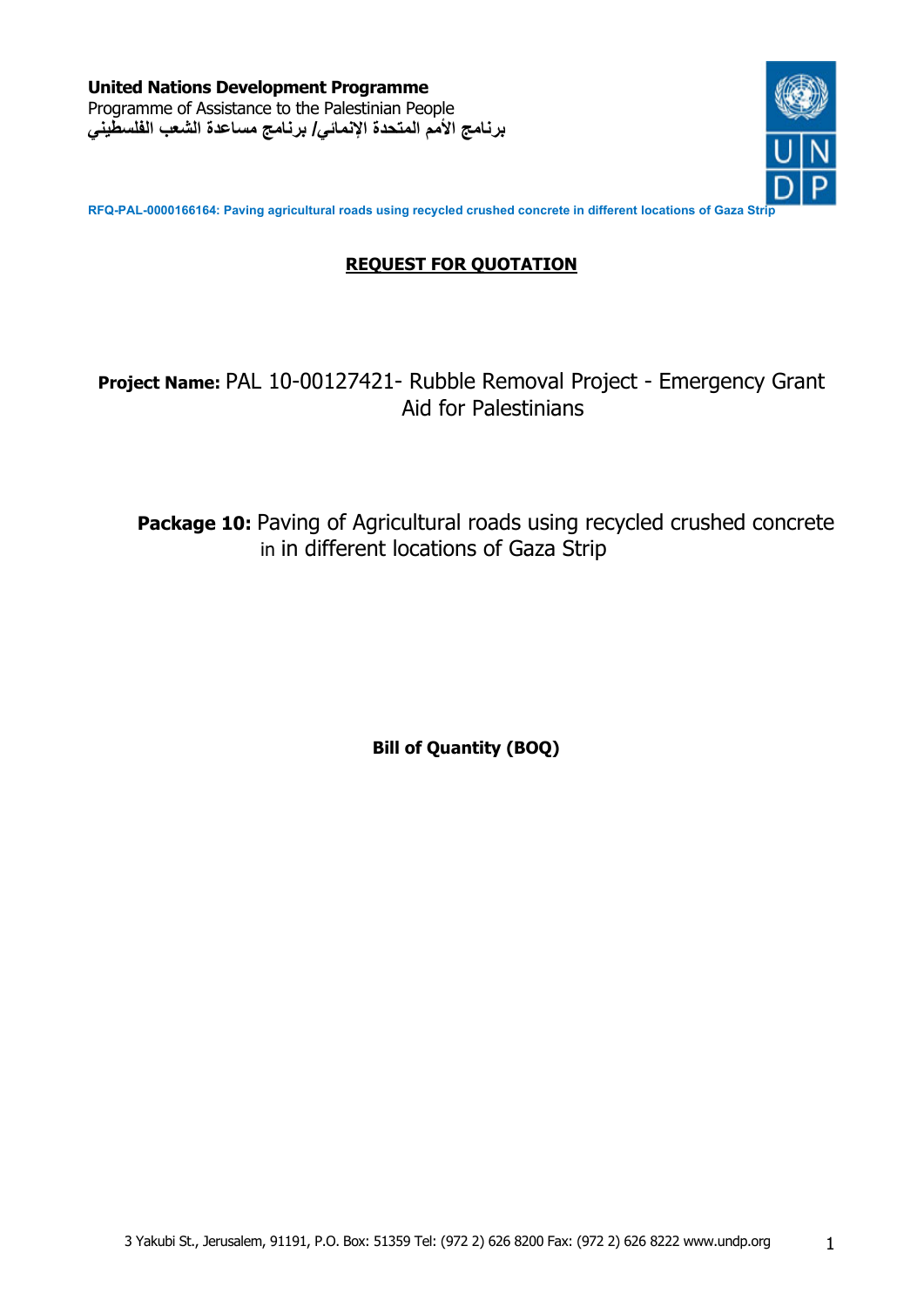

**RFQ-PAL-0000166164: Paving agricultural roads using recycled crushed concrete in different locations of Gaza Strip** 

### **PREAMBLE TO BILL OF QUANTITY (BOQ)**

#### **CONTRACTOR'S OBLIGATIONS**

- The Contractor has to submit Detailed Shop Drawings to be approved by the Engineer before the commencement of the work, and all required materials should be supplied as specified and subject to the Engineer's approval.
- The Contractor has to fix the underground services that may be damaged during his work.
- All works have to be done according to the Engineer's instructions, drawings, and specifications.
- The Contractor has to repair any damages of any services at full satisfaction of relevant Service Authority
- The contractor has to test on his own expenses, the sub-grade CBR before the commencement of work, In case the CBR value is less than 15%, then soil replacement should be applied.
- The contractor should take into consideration CBR test should be taken where the soil type change to determine the areas that should be replaced.
- The contractor has to check the upper 30 cm below the top of the sub-grade to verify that they are uniform, and any rubbish material or saturated /wet soil shall be removed and replaced with suitable material approved by the Engineer,
- contractoractor has to Execute any required side slope according to specifications, drawings, and Engineer's instructions
- Price will include costs of removing and/or relocating all obstacles such as debris, garbage, trees, and existing services in addition to the required materials necessary for work completed according to the engineer's instructions and specifications.
- The contractor has to coordinate with Municipalities regarding the location for garbage containers.
- The contractor should include in his price the costs of cut and removal of trees' roots, backfilling, watering, and compaction in layers with clean sand as specified, and according to the Engineer instructions, the price will also include relocation of Power, Telephone poles and networks to the sidewalk.
- Price will include costs of adjusting the levels of existing manholes (in any diameter) to suit the new situation. Replacing covers, frames, rings if defected and all materials and work required to complete the task.
- The contractor has to remove the existing base course during preparation works and transport it wherever directed by the engineer to the related Municipality.
- The price will include costs of cutting and removing the existing asphalt pavement layer and transporting the removed material to a site approved by the Engineer
- 3 Yakubi St., Jerusalem, 91191, P.O. Box: 51359 Tel: (972 2) 626 8200 Fax: (972 2) 626 8222 www.undp.org 2 Prices for excavation items shall include the removal of any buried structure not to be part of the proposed roads, including transport of excavated, surplus material and buried structure (not to be part of the proposed roads) to a location approved by the engineer or his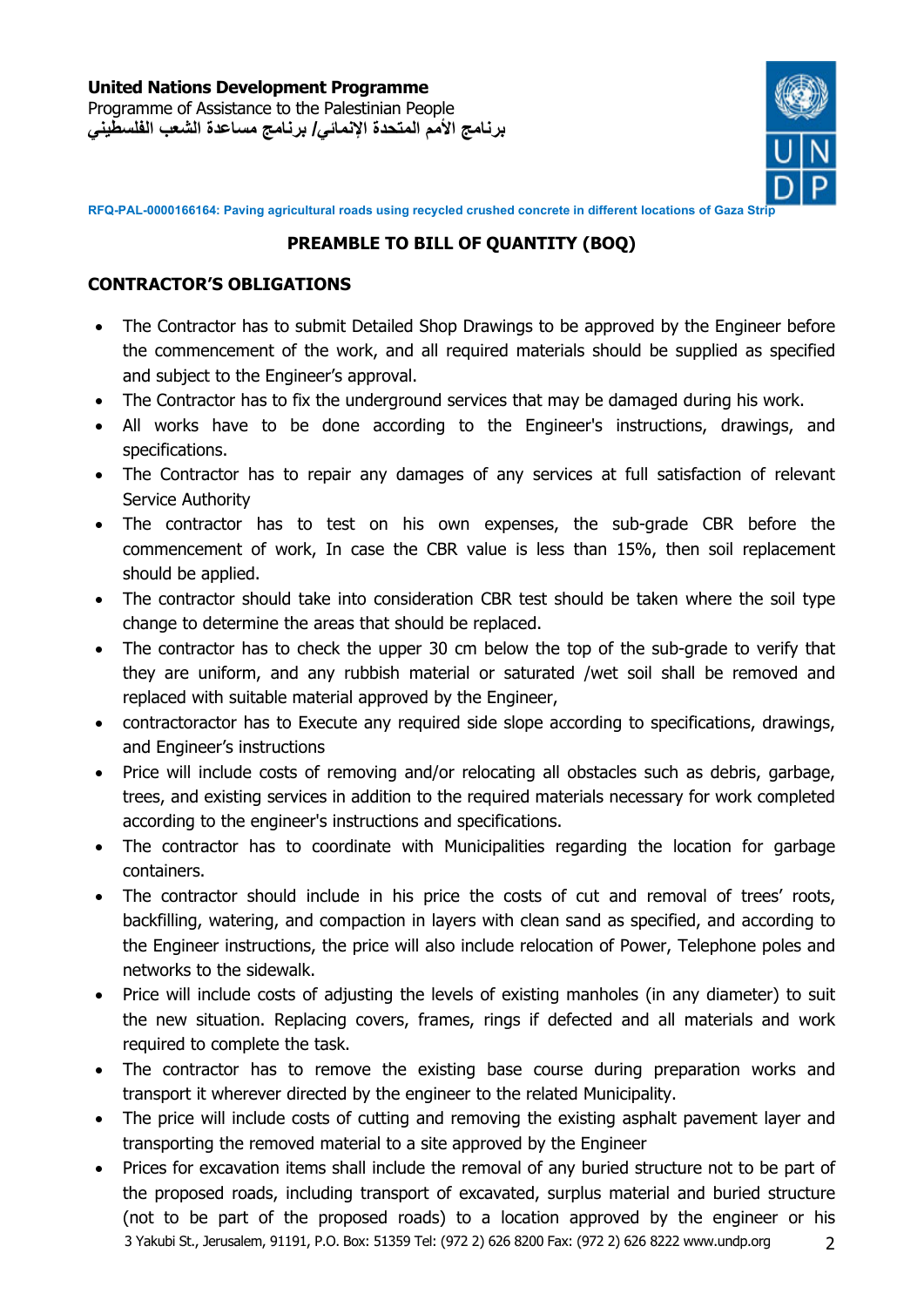

**RFQ-PAL-0000166164: Paving agricultural roads using recycled crushed concrete in different locations of Gaza Strip** 

representative outside the site, workmanship and anywhere else, needed, all according to drawings, specifications, conditions and directed instructions by the Engineer or his representative.

- Ouantities of excavation shall be measured according to the dimensions mentioned in the drawings (engineering measurements in  $m^2$ )
- Back-filling items should be in layers (25cm max. each & compaction test not less than 95%). Prices shall include material supply, watering, compacting, transporting, testing and anywhere else, needed, all according to drawings, specifications, conditions and direct instructions by the Engineer or his representative.
- Suitable clean sand should be used for back-filling in layers (25cm max. each & compaction test not less than 97%), selected from the approval excavated soil or imported. Prices shall include supply, watering, compacting, transporting, testing, and anywhere else, needed, all according to drawings, specifications, conditions, and directed instructions by the Engineer or his representative.
- The contractor shall check and ascertain that the Benchmark used by him and its elevation is accurate and correct in all respects. The contractor shall check the surveying work. If correction is needed, the contractor has to redo the surveying work on his own.
- Adjust levels of existing lines (sewer, water, telephone, stormwater, etc.) to the required level.

#### **Locations and names of roads**

Roads under this BoQ are existing in Gaza Strip, as follows:

- **Rafah Governorate-AlMa'abar Street.**
- **Middle Governorate - Street No 72 Street AlBureij**
- **North Governorate Abu Safia Street-Jabalia & Abu Thoraya Street Om Al Nasser.**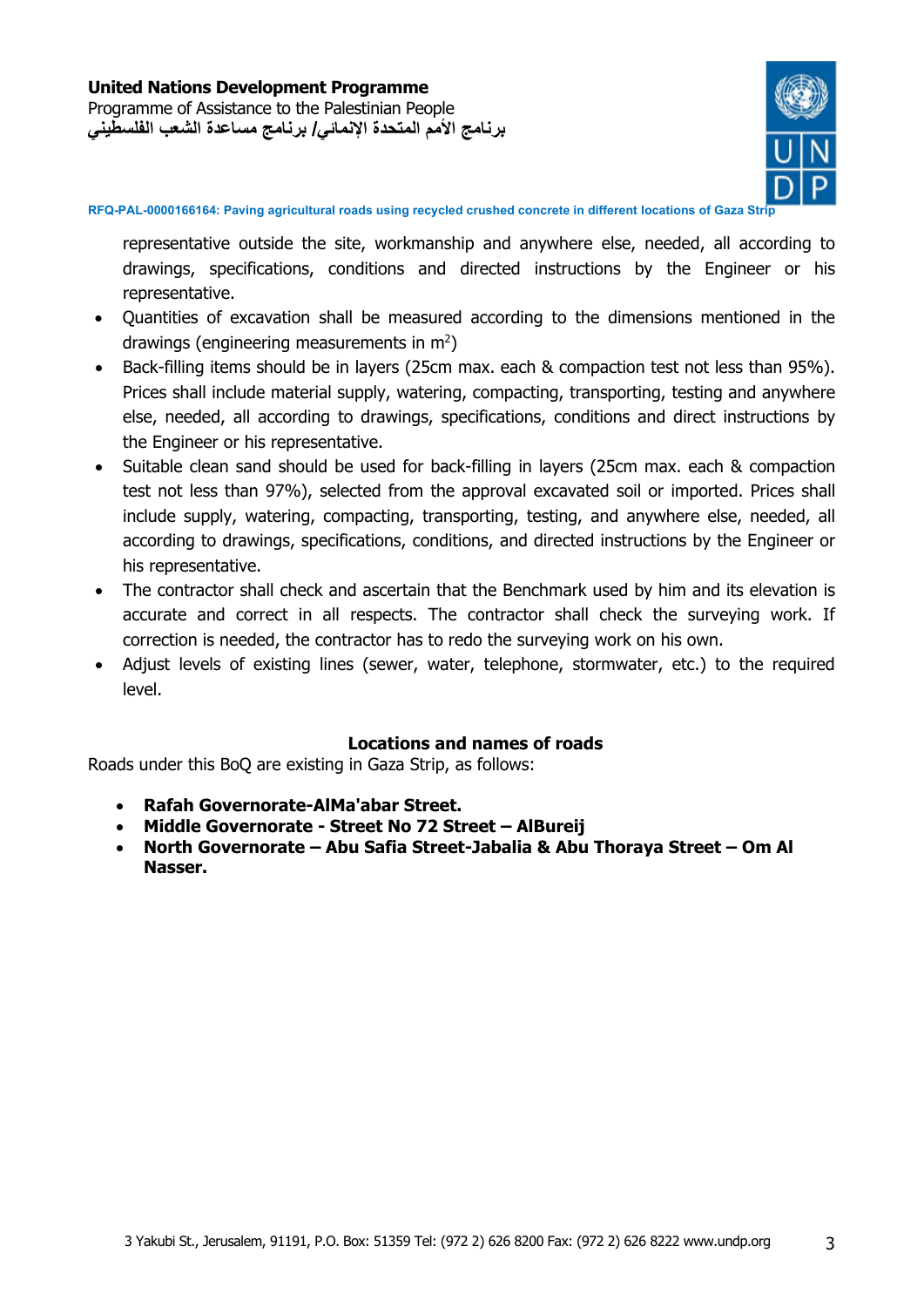Programme of Assistance to the Palestinian People **برنامج الأمم المتحدة الإنمائي/ برنامج مساعدة الشعب الفلسطيني**



**RFQ-PAL-0000166164: Paving agricultural roads using recycled crushed concrete in different locations of Gaza Strip** 

#### **Bill No (1) : Rafah Governorate-AlMa'abar Street**

| <b>Item</b><br>No. | <b>Description</b>                                                                                                                                                                                                                                                                                                                                                                                                                                                                                                                                                                                                                                                                                                                                                                                                                                                                                                                                                                                                                                                                                                                                                                                                               | <b>Unit</b>    | Qty.  | <b>Unit</b><br><b>Price</b><br>(US\$) | <b>Total</b><br>(US\$) |
|--------------------|----------------------------------------------------------------------------------------------------------------------------------------------------------------------------------------------------------------------------------------------------------------------------------------------------------------------------------------------------------------------------------------------------------------------------------------------------------------------------------------------------------------------------------------------------------------------------------------------------------------------------------------------------------------------------------------------------------------------------------------------------------------------------------------------------------------------------------------------------------------------------------------------------------------------------------------------------------------------------------------------------------------------------------------------------------------------------------------------------------------------------------------------------------------------------------------------------------------------------------|----------------|-------|---------------------------------------|------------------------|
| 1.1                | Leveling, Clean, excavate and fill the targeted lanes<br>from natural ground level to the bottom of the sub-<br>base layer design level or to the bottom of<br>improvement layer (Kukar Layer- if any) including<br>watering, compaction with not less than 95% using<br>heavy compactor 25 tons, & CBR not less than 15%.<br>The works include removal of all excavated material,<br>asphalt, or any other obstacles from the site to the<br>location that would be indicated by the engineers.<br>The price includes adjusting levels of existing<br>manholes or H.C manholes and exchanging when<br>required, also lowering the pipes and connecting it to<br>the main manhole where needed.<br>The price includes also filling with compacted kurkar<br>for all existing unused percolation pits and retaining<br>walls steel boxes. All in accordance with the drawings,<br>specifications and Engineer's instructions.                                                                                                                                                                                                                                                                                                     | m <sup>2</sup> | 18500 |                                       |                        |
| 1.2                | Supply, fill & compact Kurkar material with (CBR> 30)<br>under the crushed material layer (soil improvement)<br>layer 30 cm thick (MDD 97%). The work must be<br>carried out according to the specifications, design<br>drawings & the engineer's instructions The price shall<br>include spreading, leveling, testing, watering and<br>compaction.                                                                                                                                                                                                                                                                                                                                                                                                                                                                                                                                                                                                                                                                                                                                                                                                                                                                              | m <sup>2</sup> | 12000 |                                       |                        |
| 1.3                | Transport and lay approved crushed concrete sub-<br>base at least 25 cm thick in two layers for the<br>targeted lanes to the levels shown in the drawings.<br>Price includes transporting crushed material, watering<br>and compaction using heavy compactor 25 ton, to<br>reach 98 % of maximum dry density. The price<br>includes Adjusting levels of existing manholes (sewer,<br>water, telephone, storm water etc.) to the required<br>level. the work includes decreasing the height of<br>manholes by cut and remove the extra parts or<br>increasing the height by supplying & installing precast<br>concrete rings (B300), in case the height is more than<br>30cm. Otherwise casting of concrete may be used,<br>also includes (if needed) cast iron cover 25 ton (with<br>the word sewer in English & Arabic) and all required<br>material. The work includes also cleaning of the<br>existing manholes and lines.<br>The work also includes all tests as per specifications<br>and Engineer's instructions. Grader must be used in<br>spreading and leveling of the last layer.<br>Note: Crushed concrete materials to be transported<br>from UNDP crushing sites in Johr Al Dik to the<br>nominated site locations. | M <sub>2</sub> | 17000 |                                       |                        |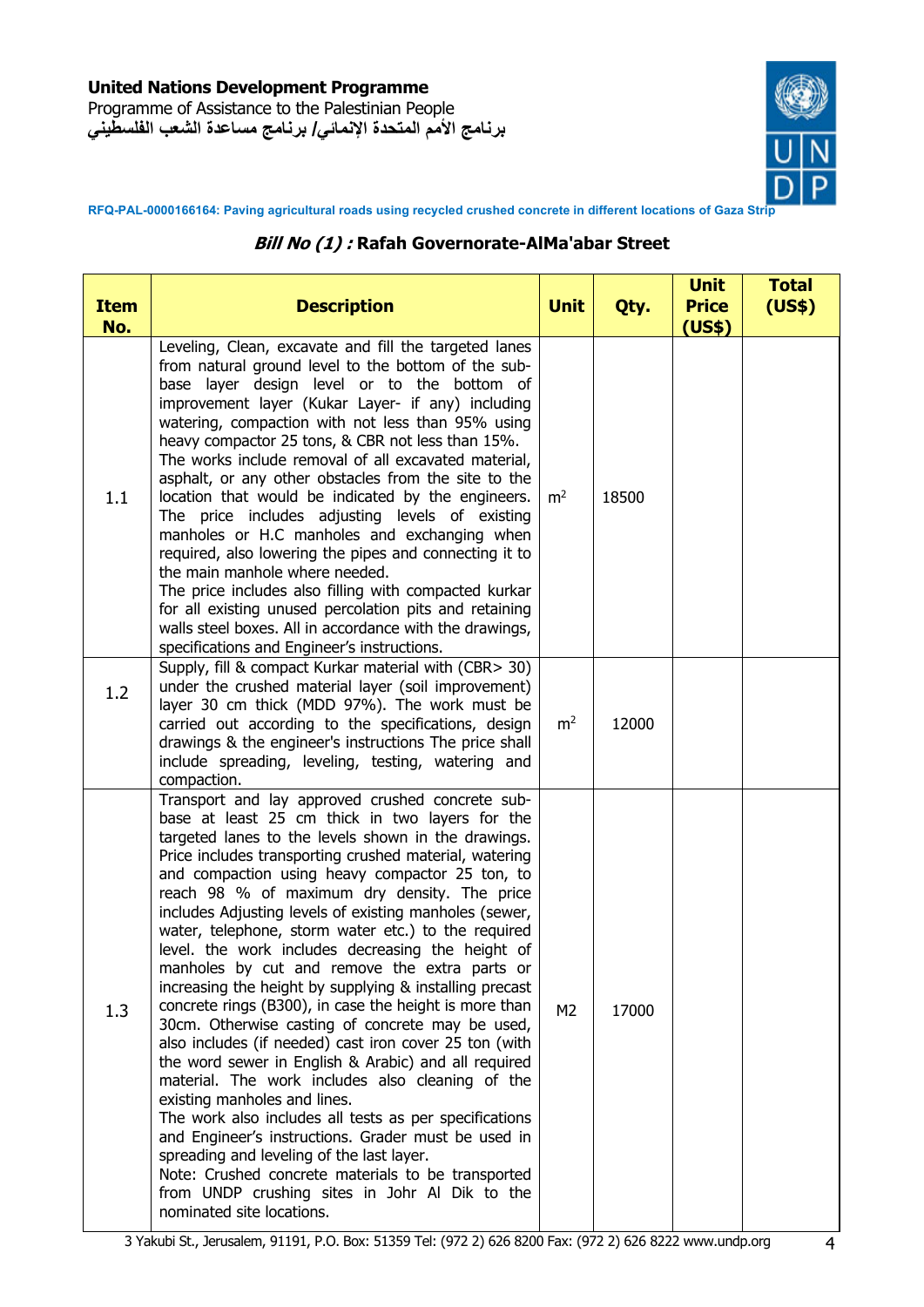Programme of Assistance to the Palestinian People **برنامج الأمم المتحدة الإنمائي/ برنامج مساعدة الشعب الفلسطيني**



**RFQ-PAL-0000166164: Paving agricultural roads using recycled crushed concrete in different locations of Gaza Strip** 

| <b>Item</b><br>No. | <b>Description</b>                                                                                                                                                                                                                                                                                                                                                                | <b>Unit</b>    | Qty.  | <b>Unit</b><br><b>Price</b><br>(US\$) | <b>Total</b><br>(US\$) |
|--------------------|-----------------------------------------------------------------------------------------------------------------------------------------------------------------------------------------------------------------------------------------------------------------------------------------------------------------------------------------------------------------------------------|----------------|-------|---------------------------------------|------------------------|
| 1.4                | Supply, spread, and compact at least 5 cm thick<br>granular sand "Kurkar" with CBR $>$ 30%. The price<br>shall include spreading, leveling, testing, watering and<br>compaction.                                                                                                                                                                                                  | m <sup>2</sup> | 17000 |                                       |                        |
| 1.5                | Supply and install UPVC pipes 160mm, SN8 for future<br>Connections, with sockets, work includes excavation<br>of trenches (depth 0.75-1.2m), bedding, compacted<br>backfilling with clean sand, warning tape and all<br>required to complete the work according to the<br>specifications and<br>drawings and engineer's<br>instructions.                                          | M.R            | 25    |                                       |                        |
| 1.6                | Supply and cast B250 reinforced concrete for<br>miscellaneous concrete elements (staircases, edge<br>beams, door thresholds, ramps, etc.) and any other<br>element could be needed according to work. The<br>price includes shuttering, casting, testing and any<br>direct or indirect requirements to complete the work<br>according to specifications and engineer instruction. | M3             | 5     |                                       |                        |
|                    | Total of Bill No. (1): Rafah Governorate-AlMa'abar Street                                                                                                                                                                                                                                                                                                                         |                |       |                                       |                        |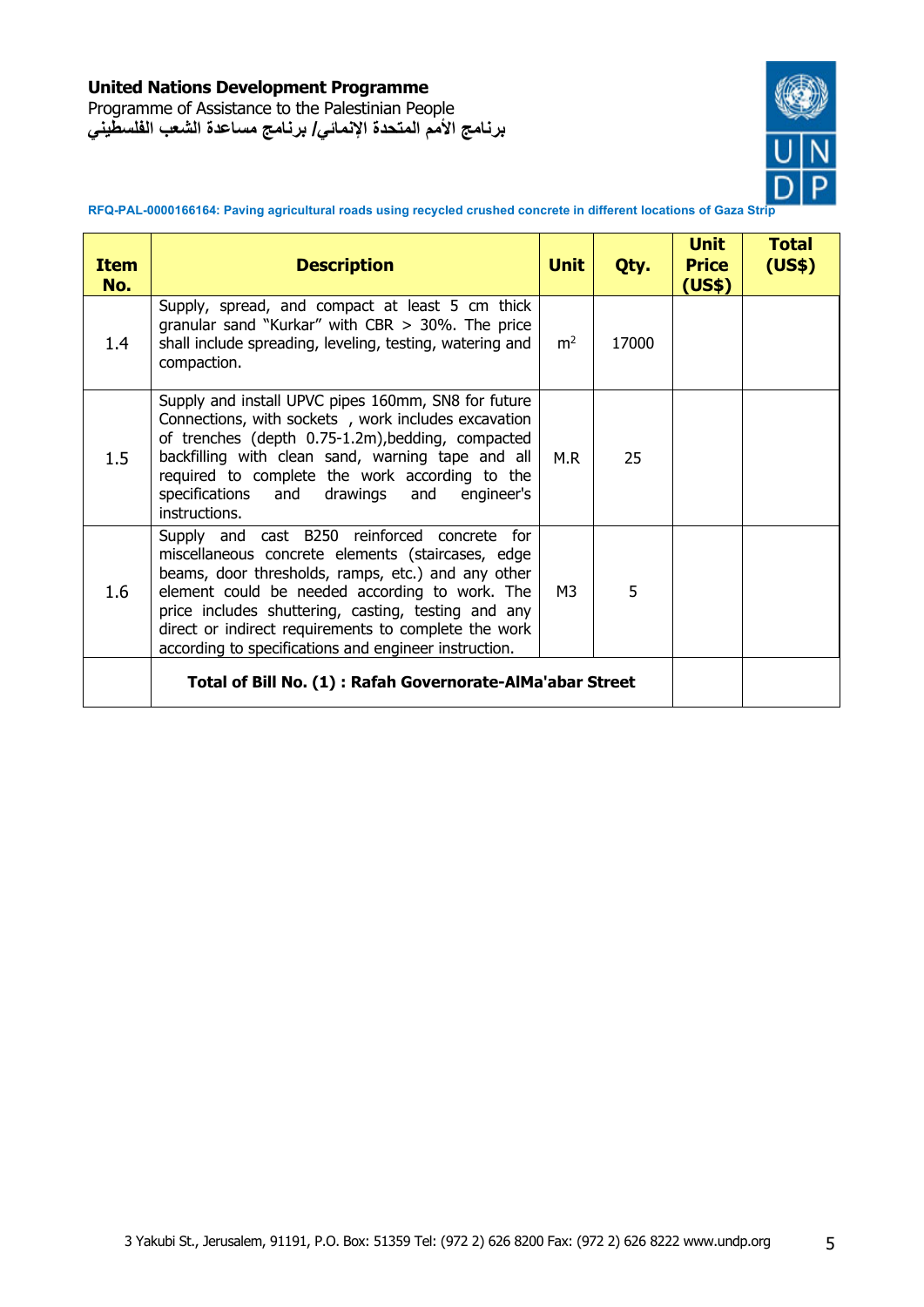Programme of Assistance to the Palestinian People **برنامج الأمم المتحدة الإنمائي/ برنامج مساعدة الشعب الفلسطيني**



**RFQ-PAL-0000166164: Paving agricultural roads using recycled crushed concrete in different locations of Gaza Strip** 

#### **Bill No (2): Middle Governorate Roads - Street No 72 Street – AlBureij**

| <b>Item</b><br>No. | <b>Description</b>                                                                                                                                                                                                                                                                                                                                                                                                                                                                                                                                                                                                                                                                                                                                                                                                                                                                                                                                                                                                                                                                                                                                                                                                         | <b>Unit</b>    | Qty.  | <b>Unit</b><br><b>Price</b><br>(US\$) | <b>Total</b><br>(US\$) |
|--------------------|----------------------------------------------------------------------------------------------------------------------------------------------------------------------------------------------------------------------------------------------------------------------------------------------------------------------------------------------------------------------------------------------------------------------------------------------------------------------------------------------------------------------------------------------------------------------------------------------------------------------------------------------------------------------------------------------------------------------------------------------------------------------------------------------------------------------------------------------------------------------------------------------------------------------------------------------------------------------------------------------------------------------------------------------------------------------------------------------------------------------------------------------------------------------------------------------------------------------------|----------------|-------|---------------------------------------|------------------------|
| 2.1                | Leveling, Clean, excavate and fill the targeted lanes<br>from natural ground level to the bottom of the sub-<br>base layer design level or to the bottom of<br>improvement layer( Kukar Layer $-$ if any) including<br>watering, compaction with not less than 95% using<br>heavy compactor 25 tons, & CBR not less than 15%.<br>The works include removal of all excavated material,<br>asphalt, or any other obstacles from the site to the<br>location that would be indicated by the engineers.<br>The price includes adjusting levels of existing<br>manholes or H.C manholes and exchanging when<br>required, also lowering the pipes and connecting it to<br>the main manhole where needed.<br>The price includes also filling with compacted kurkar<br>for all existing unused percolation pits and retaining<br>walls steel boxes. All in accordance with the drawings,<br>specifications and Engineer's instructions.                                                                                                                                                                                                                                                                                            | m <sup>2</sup> | 13500 |                                       |                        |
| 2.2                | Supply, fill & compact Kurkar material with (CBR> 30)<br>under the crushed material layer (soil improvement)<br>layer 20 cm thick (MDD 97%). The work must be<br>carried out according to the specifications, design<br>drawings & the engineer's instructions The price shall<br>include spreading, leveling, testing, watering and<br>compaction.                                                                                                                                                                                                                                                                                                                                                                                                                                                                                                                                                                                                                                                                                                                                                                                                                                                                        | m <sup>2</sup> | 8000  |                                       |                        |
| 2.3                | Transport and lay approved crushed concrete sub-<br>base at least 20 cm thick in one layer for the targeted<br>lanes to the levels shown in the drawings. Price<br>includes transporting crushed material, watering and<br>compaction using heavy compactor 25 ton, to reach<br>98 % of maximum dry density. The price includes<br>Adjusting levels of existing manholes (sewer, water,<br>telephone, storm water etc.) to the required level. the<br>work includes decreasing the height of manholes by<br>cut and remove the extra parts or increasing the<br>height by supplying & installing precast concrete rings<br>(B300), in case the height is more than 30cm.<br>Otherwise casting of concrete may be used, also<br>includes (if needed) cast iron cover 25 ton (with the<br>word sewer in English & Arabic) and all required<br>material. The work includes also cleaning of the<br>existing manholes and lines.<br>The work also includes all tests as per specifications<br>and Engineer's instructions. Grader must be used in<br>spreading and leveling of the layer.<br>Note: Crushed concrete materials to be transported<br>from UNDP crushing sites at Johr Al Dik to the<br>nominated site locations. | m <sub>2</sub> | 12500 |                                       |                        |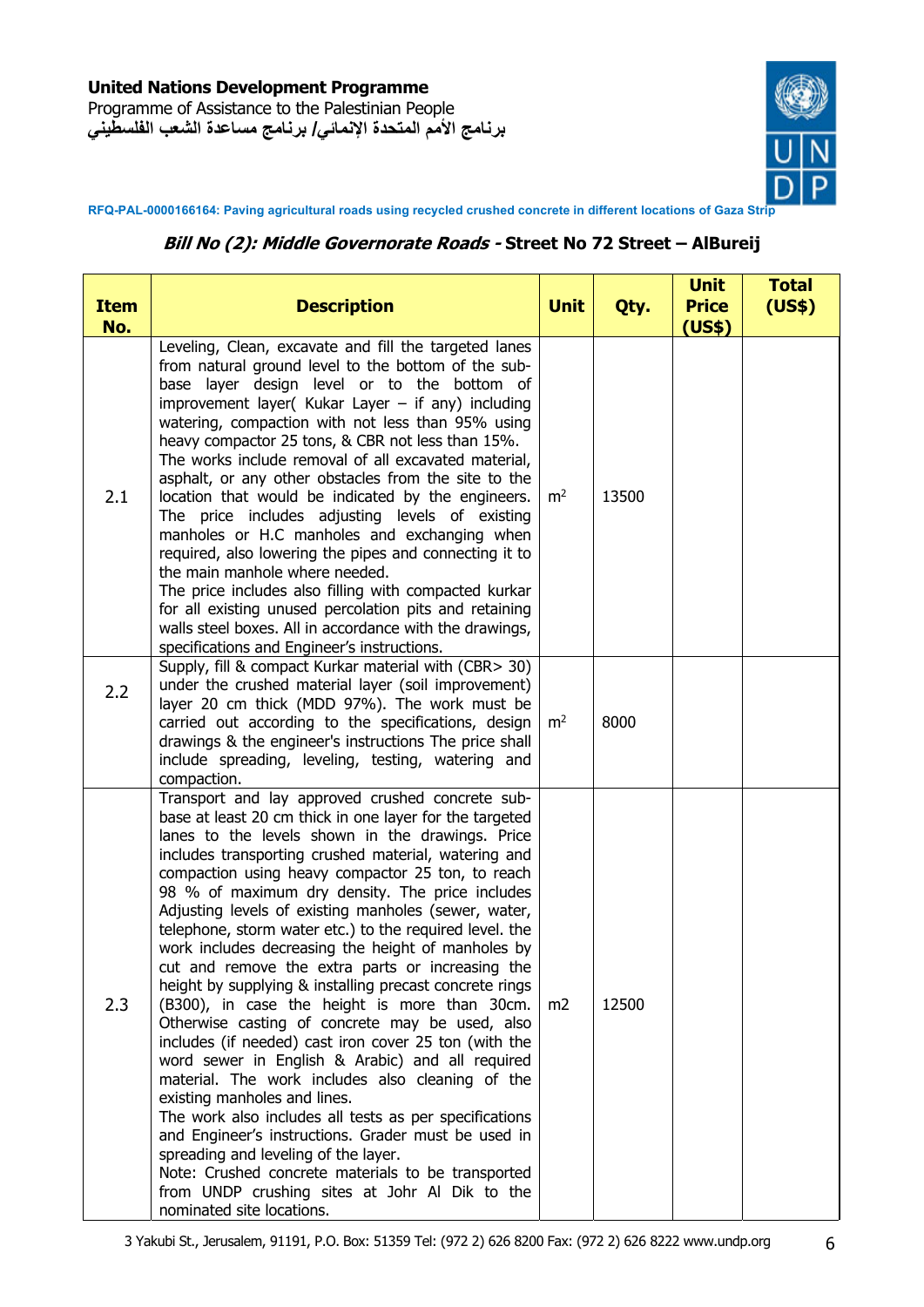Programme of Assistance to the Palestinian People **برنامج الأمم المتحدة الإنمائي/ برنامج مساعدة الشعب الفلسطيني**



**RFQ-PAL-0000166164: Paving agricultural roads using recycled crushed concrete in different locations of Gaza Strip** 

| <b>Item</b><br>No. | <b>Description</b>                                                                                                                                                                                                                                                                                                                                                                   | <b>Unit</b>    | Qty.  | <b>Unit</b><br><b>Price</b><br>(US\$) | <b>Total</b><br>(US\$) |
|--------------------|--------------------------------------------------------------------------------------------------------------------------------------------------------------------------------------------------------------------------------------------------------------------------------------------------------------------------------------------------------------------------------------|----------------|-------|---------------------------------------|------------------------|
| 2.4                | Supply, spread, and compact at least 5 cm thick<br>granular sand "Kurkar" with CBR $>$ 30%. The price<br>shall include spreading, leveling, testing, watering and<br>compaction.                                                                                                                                                                                                     | m <sup>2</sup> | 12500 |                                       |                        |
| 2.5                | Supply and install UPVC pipes 160mm, SN8 for future<br>Connections, with sockets, work includes excavation<br>of trenches (depth 0.75-1.2m), bedding, compacted<br>backfilling with clean sand, warning tape and all<br>required to complete the work according to the<br>specifications and<br>drawings and<br>engineer's<br>instructions.                                          | M.R            | 25    |                                       |                        |
| 2.6                | Supply and cast B250 reinforced concrete<br>for<br>miscellaneous concrete elements (staircases, edge<br>beams, door thresholds, ramps, etc.) and any other<br>element could be needed according to work. The<br>price includes shuttering, casting, testing and any<br>direct or indirect requirements to complete the work<br>according to specifications and engineer instruction. | M <sub>3</sub> | 10    |                                       |                        |
|                    | Total of Bill No (2): Middle Governorate Roads - Street No 72 Street -<br><b>AlBureij</b>                                                                                                                                                                                                                                                                                            |                |       |                                       |                        |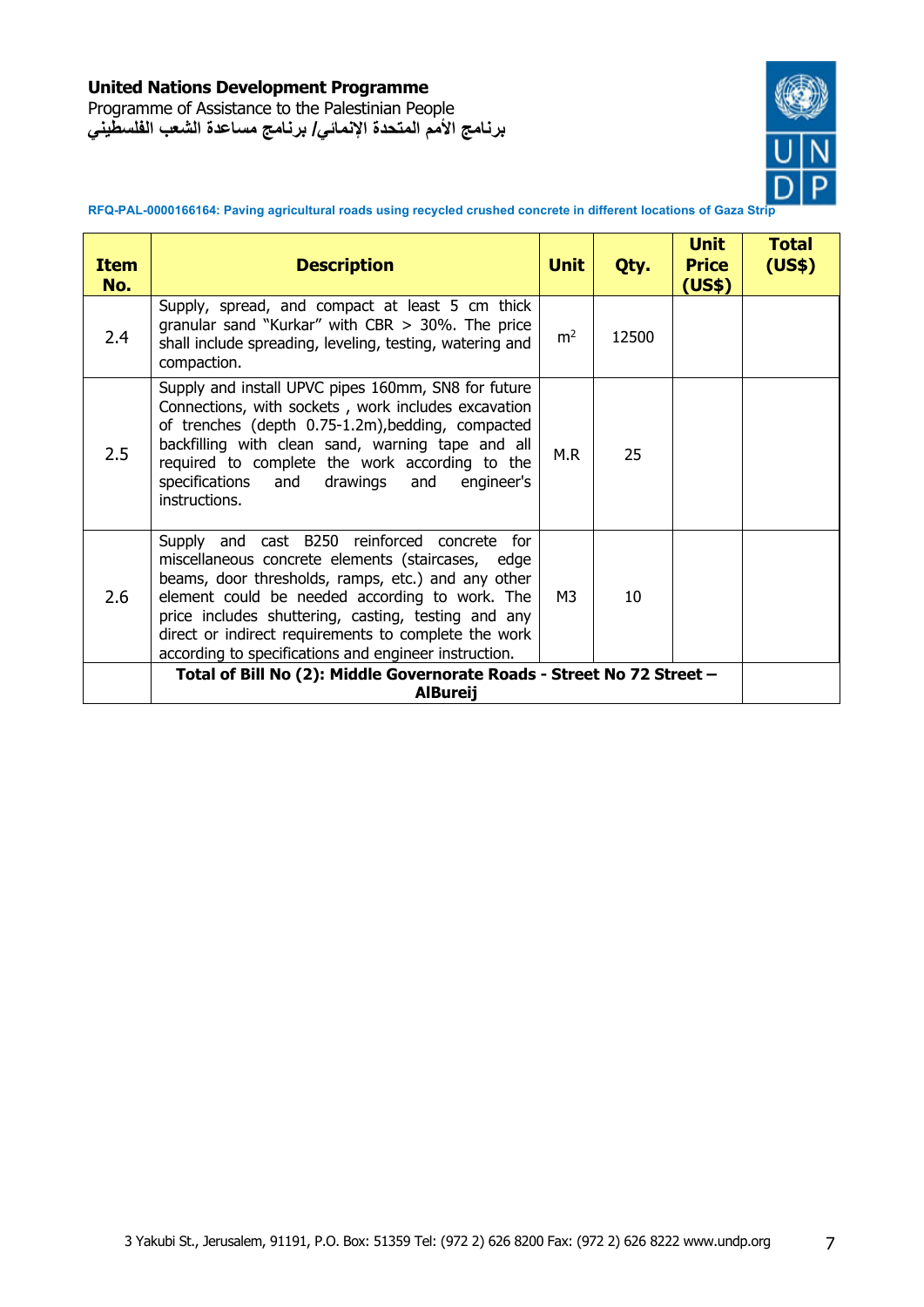Programme of Assistance to the Palestinian People **برنامج الأمم المتحدة الإنمائي/ برنامج مساعدة الشعب الفلسطيني**



**RFQ-PAL-0000166164: Paving agricultural roads using recycled crushed concrete in different locations of Gaza Strip** 

#### **Bill No (3): North Governorate - Abu Safia Street-Jabalia & Abu Thoraya Street – Om Al Nasser.**

| <b>Item</b><br>No. | <b>Description</b>                                                                                                                                                                                                                                                                                                                                                                                                                                                                                                                                                                                                                                                                                                                                                                                                                                                                                                                                                                                                                                                                                                                                                                                                         | <b>Unit</b>    | Qty.  | <b>Unit</b><br><b>Price</b><br>(US\$) | <b>Total</b><br>(US\$) |
|--------------------|----------------------------------------------------------------------------------------------------------------------------------------------------------------------------------------------------------------------------------------------------------------------------------------------------------------------------------------------------------------------------------------------------------------------------------------------------------------------------------------------------------------------------------------------------------------------------------------------------------------------------------------------------------------------------------------------------------------------------------------------------------------------------------------------------------------------------------------------------------------------------------------------------------------------------------------------------------------------------------------------------------------------------------------------------------------------------------------------------------------------------------------------------------------------------------------------------------------------------|----------------|-------|---------------------------------------|------------------------|
| 3.1                | Leveling, Clean, excavate and fill the targeted lanes<br>from natural ground level to the bottom of the sub-<br>base layer design level or to the bottom of<br>improvement layer( Kukar Layer $-$ if any) including<br>watering, compaction with not less than 95% using<br>heavy compactor 25 tons, & CBR not less than 15%.<br>The works include removal of all excavated material,<br>asphalt, or any other obstacles from the site to the<br>location that would be indicated by the engineers.<br>The price includes adjusting levels of existing<br>manholes or H.C manholes and exchanging when<br>required, also lowering the pipes and connecting it to<br>the main manhole where needed.<br>The price includes also filling with compacted kurkar<br>for all existing unused percolation pits and retaining<br>walls steel boxes. All in accordance with the drawings,<br>specifications and Engineer's instructions.                                                                                                                                                                                                                                                                                            | m <sup>2</sup> | 11500 |                                       |                        |
| 3.2                | Supply, fill & compact Kurkar material with (CBR> 30)<br>under the crushed material layer (soil improvement)<br>layer 20 cm thick (MDD 97%). The work must be<br>carried out according to the specifications, design<br>drawings & the engineer's instructions The price shall<br>include spreading, leveling, testing, watering and<br>compaction.                                                                                                                                                                                                                                                                                                                                                                                                                                                                                                                                                                                                                                                                                                                                                                                                                                                                        | m <sup>2</sup> | 7000  |                                       |                        |
| 3.3                | Transport and lay approved crushed concrete sub-<br>base at least 20 cm thick in one layer for the targeted<br>lanes to the levels shown in the drawings. Price<br>includes transporting crushed material, watering and<br>compaction using heavy compactor 25 ton, to reach<br>98 % of maximum dry density. The price includes<br>Adjusting levels of existing manholes (sewer, water,<br>telephone, storm water etc.) to the required level. the<br>work includes decreasing the height of manholes by<br>cut and remove the extra parts or increasing the<br>height by supplying & installing precast concrete rings<br>(B300), in case the height is more than 30cm.<br>Otherwise casting of concrete may be used, also<br>includes (if needed) cast iron cover 25 ton (with the<br>word sewer in English & Arabic) and all required<br>material. The work includes also cleaning of the<br>existing manholes and lines.<br>The work also includes all tests as per specifications<br>and Engineer's instructions. Grader must be used in<br>spreading and leveling of the layer.<br>Note: Crushed concrete materials to be transported<br>from UNDP crushing sites at Johr Al Dik to the<br>nominated site locations. | m <sub>2</sub> | 10500 |                                       |                        |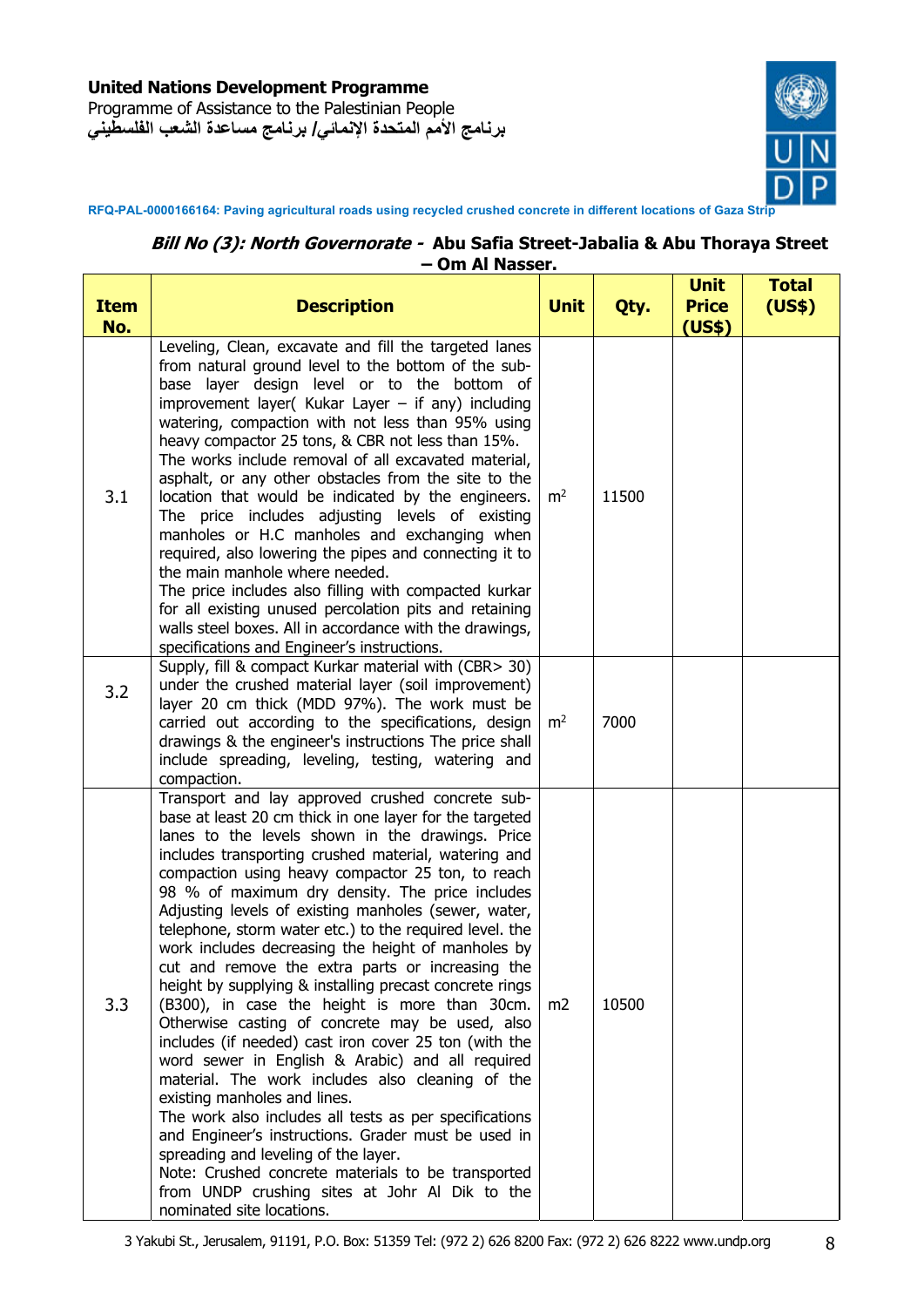Programme of Assistance to the Palestinian People **برنامج الأمم المتحدة الإنمائي/ برنامج مساعدة الشعب الفلسطيني**



**RFQ-PAL-0000166164: Paving agricultural roads using recycled crushed concrete in different locations of Gaza Strip** 

| Item<br>No. | <b>Description</b>                                                                                                                                                                                                                                                                                                                                                                | <b>Unit</b>    | Qty.  | <b>Unit</b><br><b>Price</b><br>(US\$) | <b>Total</b><br>(US\$) |
|-------------|-----------------------------------------------------------------------------------------------------------------------------------------------------------------------------------------------------------------------------------------------------------------------------------------------------------------------------------------------------------------------------------|----------------|-------|---------------------------------------|------------------------|
| 3.4         | Supply, spread, and compact at least 5 cm thick<br>granular sand "Kurkar" with CBR $>$ 30%. The price<br>shall include spreading, leveling, testing, watering and<br>compaction.                                                                                                                                                                                                  | m <sup>2</sup> | 10500 |                                       |                        |
| 3.5         | Supply and install UPVC pipes 160mm, SN8 for future<br>Connections, with sockets, work includes excavation<br>of trenches (depth 0.75-1.2m), bedding, compacted<br>backfilling with clean sand, warning tape and all<br>required to complete the work according to the<br>specifications and<br>drawings and engineer's<br>instructions.                                          | M.R            | 25    |                                       |                        |
| 3.6         | Supply and cast B250 reinforced concrete for<br>miscellaneous concrete elements (staircases, edge<br>beams, door thresholds, ramps, etc.) and any other<br>element could be needed according to work. The<br>price includes shuttering, casting, testing and any<br>direct or indirect requirements to complete the work<br>according to specifications and engineer instruction. | M3             | 5     |                                       |                        |
|             | Total of Bill No (3): North Governorate - Abu Safia Street-Jabalia & Abu Thoraya<br>Street - Om Al Nasser                                                                                                                                                                                                                                                                         |                |       |                                       |                        |